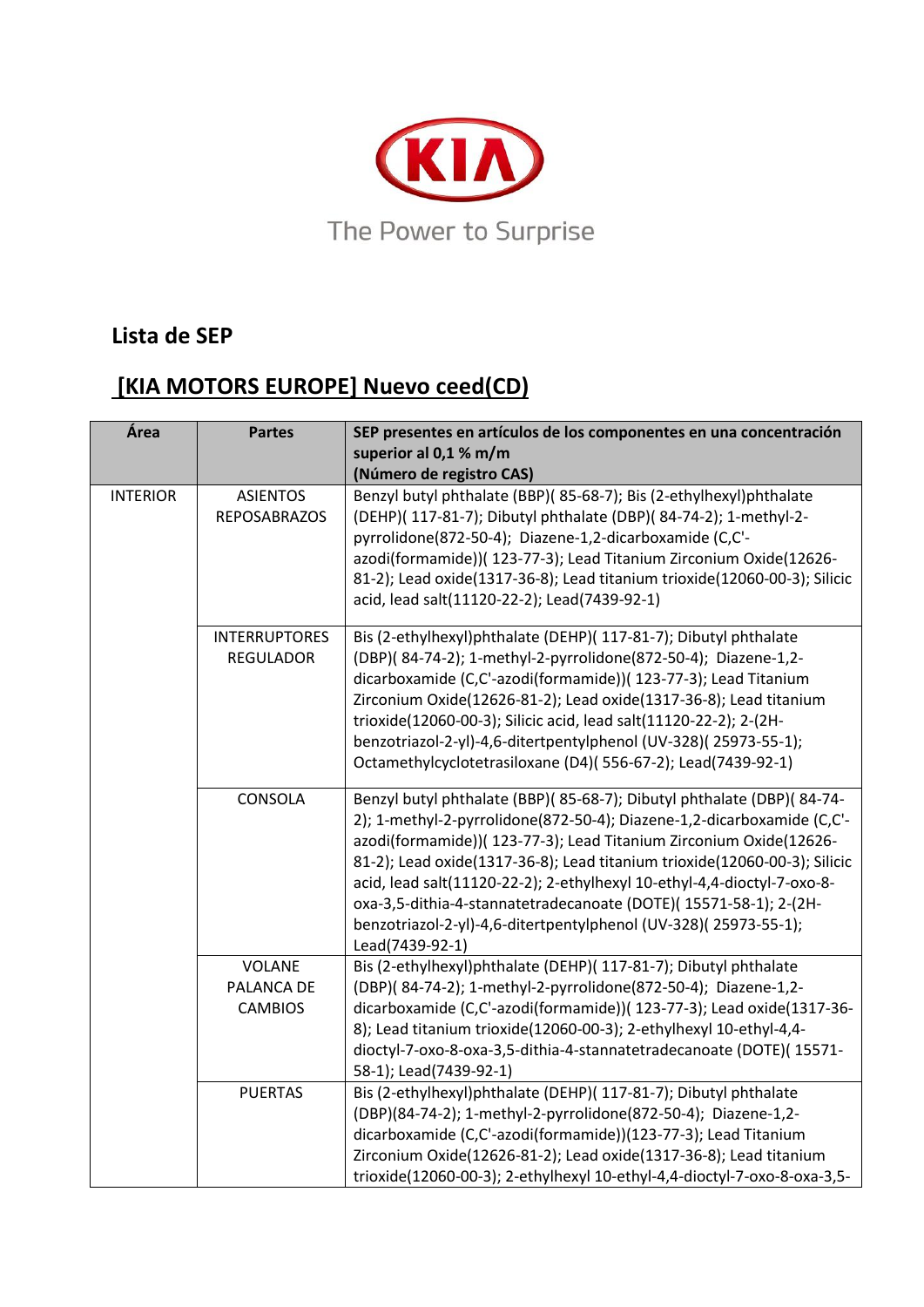|                   |                                    | dithia-4-stannatetradecanoate (DOTE)(15571-58-1); 2-(2H-benzotriazol-<br>2-yl)-4,6-ditertpentylphenol (UV-328)(25973-55-1);<br>Octamethylcyclotetrasiloxane (D4)(556-67-2); Lead(7439-92-1)                                                                                                                                                               |
|-------------------|------------------------------------|-----------------------------------------------------------------------------------------------------------------------------------------------------------------------------------------------------------------------------------------------------------------------------------------------------------------------------------------------------------|
|                   | SALPICADERO                        | Bis (2-ethylhexyl)phthalate (DEHP)(117-81-7); Dibutyl phthalate<br>(DBP)(84-74-2); 1-methyl-2-pyrrolidone(872-50-4); Lead Titanium<br>Zirconium Oxide(12626-81-2); Lead oxide(1317-36-8); Lead titanium<br>trioxide(12060-00-3); Silicic acid, lead salt(11120-22-2); 2-ethylhexyl 10-<br>ethyl-4,4-dioctyl-7-oxo-8-oxa-3,5-dithia-4-stannatetradecanoate |
|                   |                                    | (DOTE)(15571-58-1); Lead(7439-92-1)                                                                                                                                                                                                                                                                                                                       |
|                   | <b>CINTURONES</b>                  | Bis (2-ethylhexyl)phthalate (DEHP)(117-81-7); Dibutyl phthalate                                                                                                                                                                                                                                                                                           |
|                   | Υ<br><b>PRETENSORES</b>            | (DBP)(84-74-2); 1-methyl-2-pyrrolidone(872-50-4); Diazene-1,2-<br>dicarboxamide (C,C'-azodi(formamide))(123-77-3); Lead oxide(1317-36-                                                                                                                                                                                                                    |
|                   |                                    | 8); Lead titanium trioxide(12060-00-3); Octamethylcyclotetrasiloxane                                                                                                                                                                                                                                                                                      |
|                   |                                    | (D4)(556-67-2); Lead(7439-92-1)                                                                                                                                                                                                                                                                                                                           |
|                   | <b>OTROS</b>                       | Bis (2-ethylhexyl)phthalate (DEHP)( 117-81-7); Dibutyl phthalate                                                                                                                                                                                                                                                                                          |
|                   |                                    | (DBP)(84-74-2); 1-methyl-2-pyrrolidone(872-50-4); Diazene-1,2-                                                                                                                                                                                                                                                                                            |
|                   |                                    | dicarboxamide (C,C'-azodi(formamide))( 123-77-3); Lead Titanium<br>Zirconium Oxide(12626-81-2); Lead oxide(1317-36-8); Lead titanium                                                                                                                                                                                                                      |
|                   |                                    | trioxide(12060-00-3); Silicic acid, lead salt(11120-22-2); 2-ethylhexyl 10-                                                                                                                                                                                                                                                                               |
|                   |                                    | ethyl-4,4-dioctyl-7-oxo-8-oxa-3,5-dithia-4-stannatetradecanoate                                                                                                                                                                                                                                                                                           |
|                   |                                    | (DOTE)(15571-58-1); 2-(2H-benzotriazol-2-yl)-4,6-ditertpentylphenol<br>(UV-328)(25973-55-1); Octamethylcyclotetrasiloxane (D4)(556-67-2);<br>Lead(7439-92-1)                                                                                                                                                                                              |
| <b>MOTOR</b>      | CALEFACCIÓN                        | Bis (2-ethylhexyl)phthalate (DEHP)( 117-81-7); Dibutyl phthalate                                                                                                                                                                                                                                                                                          |
| <b>HABITÁCULO</b> | Υ                                  | (DBP)(84-74-2); 1-methyl-2-pyrrolidone(872-50-4); Diazene-1,2-                                                                                                                                                                                                                                                                                            |
|                   | <b>AIRE</b>                        | dicarboxamide (C,C'-azodi(formamide))( 123-77-3); Lead oxide(1317-36-                                                                                                                                                                                                                                                                                     |
|                   | ACONDICIONADO                      | 8); Lead titanium trioxide(12060-00-3); 2-ethylhexyl 10-ethyl-4,4-<br>dioctyl-7-oxo-8-oxa-3,5-dithia-4-stannatetradecanoate (DOTE)(15571-                                                                                                                                                                                                                 |
|                   |                                    | 58-1); Octamethylcyclotetrasiloxane (D4)(556-67-2)                                                                                                                                                                                                                                                                                                        |
|                   | ARNÉS DE                           | Bis (2-ethylhexyl)phthalate (DEHP)(117-81-7); Diazene-1,2-                                                                                                                                                                                                                                                                                                |
|                   | CABLEADO                           | dicarboxamide (C,C'-azodi(formamide))(123-77-3); Lead Titanium                                                                                                                                                                                                                                                                                            |
|                   |                                    | Zirconium Oxide(12626-81-2); Lead oxide(1317-36-8);                                                                                                                                                                                                                                                                                                       |
|                   |                                    | Octamethylcyclotetrasiloxane (D4)(556-67-2)                                                                                                                                                                                                                                                                                                               |
|                   | <b>MOTOR</b><br><b>TRANSMISIÓN</b> | Benzyl butyl phthalate (BBP)(85-68-7); Bis (2-ethylhexyl)phthalate<br>(DEHP)(117-81-7); Dibutyl phthalate (DBP)(84-74-2); Diazene-1,2-                                                                                                                                                                                                                    |
|                   |                                    | dicarboxamide (C,C'-azodi(formamide))(123-77-3); Lead Titanium                                                                                                                                                                                                                                                                                            |
|                   |                                    | Zirconium Oxide(12626-81-2); Lead oxide(1317-36-8); Lead titanium                                                                                                                                                                                                                                                                                         |
|                   |                                    | trioxide(12060-00-3); Octamethylcyclotetrasiloxane (D4)(556-67-2)                                                                                                                                                                                                                                                                                         |
|                   | <b>OTROS</b>                       | Bis (2-ethylhexyl)phthalate (DEHP)( 117-81-7); Dibutyl phthalate                                                                                                                                                                                                                                                                                          |
|                   |                                    | (DBP)(84-74-2); 1-methyl-2-pyrrolidone(872-50-4); Diazene-1,2-                                                                                                                                                                                                                                                                                            |
|                   |                                    | dicarboxamide (C,C'-azodi(formamide))( 123-77-3); Lead Titanium<br>Zirconium Oxide(12626-81-2); Lead oxide(1317-36-8); Lead titanium                                                                                                                                                                                                                      |
|                   |                                    | trioxide(12060-00-3); Silicic acid, lead salt(11120-22-2);                                                                                                                                                                                                                                                                                                |
|                   |                                    | Octamethylcyclotetrasiloxane (D4)(556-67-2);                                                                                                                                                                                                                                                                                                              |
|                   |                                    | Decamethylcyclopentasiloxane (D5)(541-02-6); Lead(7439-92-1)                                                                                                                                                                                                                                                                                              |
| CARROCERÍA        | <b>LUNAS</b>                       | Bis (2-ethylhexyl)phthalate (DEHP)( 117-81-7); 1-methyl-2-                                                                                                                                                                                                                                                                                                |
|                   |                                    | pyrrolidone(872-50-4); Diazene-1,2-dicarboxamide (C,C'-                                                                                                                                                                                                                                                                                                   |
|                   |                                    | azodi(formamide))( 123-77-3); Lead Titanium Zirconium Oxide(12626-                                                                                                                                                                                                                                                                                        |
|                   | <b>FAROS</b>                       | 81-2); Lead oxide(1317-36-8); Lead titanium trioxide(12060-00-3)<br>Bis (2-ethylhexyl)phthalate (DEHP)( 117-81-7); 1-methyl-2-                                                                                                                                                                                                                            |
|                   |                                    |                                                                                                                                                                                                                                                                                                                                                           |